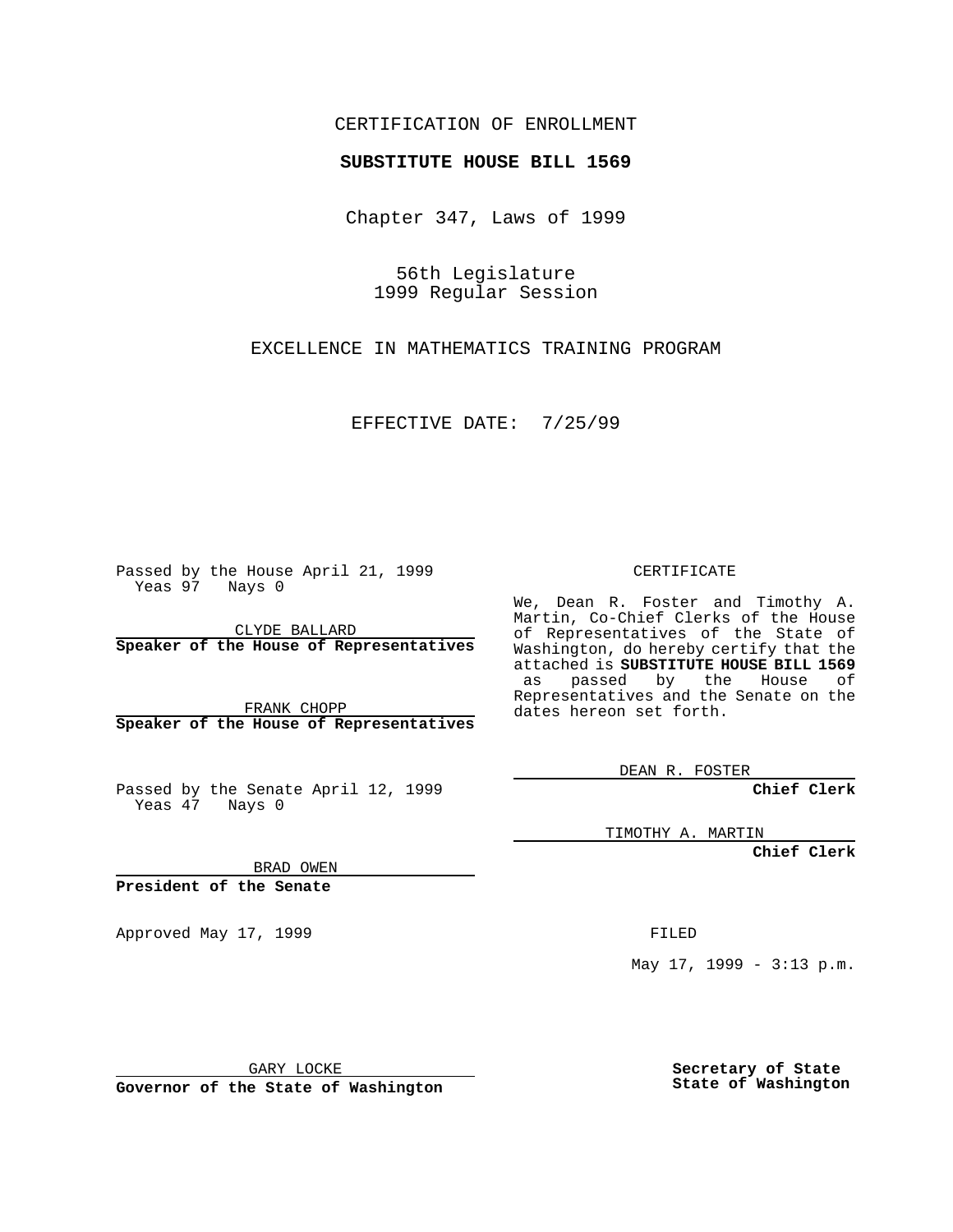## **SUBSTITUTE HOUSE BILL 1569** \_\_\_\_\_\_\_\_\_\_\_\_\_\_\_\_\_\_\_\_\_\_\_\_\_\_\_\_\_\_\_\_\_\_\_\_\_\_\_\_\_\_\_\_\_\_\_

\_\_\_\_\_\_\_\_\_\_\_\_\_\_\_\_\_\_\_\_\_\_\_\_\_\_\_\_\_\_\_\_\_\_\_\_\_\_\_\_\_\_\_\_\_\_\_

### AS AMENDED BY THE SENATE

Passed Legislature - 1999 Regular Session

#### **State of Washington 56th Legislature 1999 Regular Session**

**By** House Committee on Appropriations (originally sponsored by Representatives Keiser, Talcott, Schual-Berke, Carlson, Quall and Regala)

Read first time 03/08/1999.

 AN ACT Relating to improving mathematics proficiency; adding a new section to chapter 28A.300 RCW; and creating a new section.

BE IT ENACTED BY THE LEGISLATURE OF THE STATE OF WASHINGTON:

 NEW SECTION. **Sec. 1.** The legislature finds that the purpose of Washington's accountability system is to improve student learning and student achievement of the essential academic learning standards. The legislature finds that only thirty-one percent of students who took the 1998 fourth grade Washington assessment of student learning met the standard for proficiency in mathematics. The legislature also finds that only twenty percent of students who took the seventh grade trial assessment met the standard for proficiency in mathematics. The legislature intends to identify best practices in mathematics instruction for current and prospective mathematics teachers in the elementary and middle grades, and to provide training opportunities for teachers in using those instructional methods to help students in the classroom.

 NEW SECTION. **Sec. 2.** A new section is added to chapter 28A.300 RCW to read as follows: